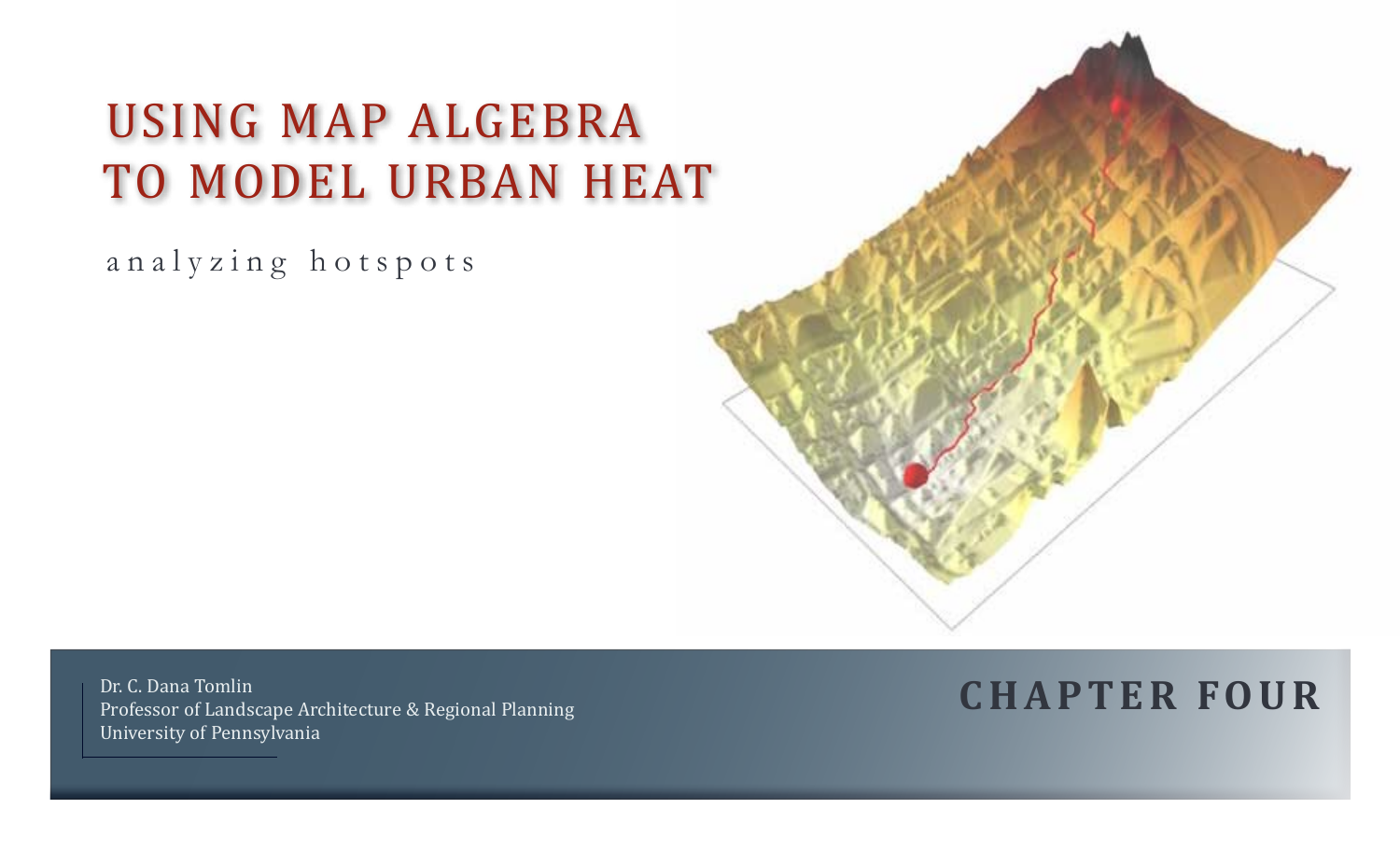# Hotspot. . .Though the term has been

 $$ the tongue of today's popular media. Perhaps for that reason, this is also a term that now finds use in fields ranging from computer science to genetic theory and from veterinary medicine to digital cartography.

In modern cartographic parlance, a "hotspot" is simply a spatial concentration of some distinctive geographic condition. That condition could relate to anything from global politics to public health, from criminal behavior to real estate, or from natural disasters to nighttime entertainment. But it could also relate to physical heat in a very literal sense. While few of us are ever likely to experience hotspots of volcanic activity or those associated with forest fires, most of us are very familiar with normal outdoor temperatures. We know from everyday experience how much they can vary under different conditions relating to factors such as vegetation, water bodies, paving material, and shade. At broader scales, these variations give rise to what have come to be called "urban heat islands," situations in which the outdoor temperatures of urban enclaves rise well above those of their suburban or rural surroundings.

In Figure 1 is a map depicting urban heat for a portion of central Philadelphia. Here, census blocks are represented by colors that range from light to dark as their relative



temperatures range



above left Figure 1 - HEATBYBLOCK, a map layer indicating levels of urban heat associated with census blocks in central Philadelphia



ABOVE RIGHT Figure 2 - HEATNEARBY, a map layer indicating levels of urban heat associated with finer locations in central Philadelphia

from cool to warm. Figure 2 uses the same range of color to depict the same range of temperatures but does so in a manner that now indicates more local variations within each census block. Such local variations could also be visualized by equating temperature with position in a third dimension perpendicular to the cartographic plane. In Figure 3, for example, the darker "hills" and the lighter "valleys" are respectively associated with warmer and cooler locations. It is the hills shown here that correspond to islands of urban heat.

These data on Philadelphia's urban heat were generated not by direct observation in the field but, rather, by drawing inferences from digital maps of urban land cover. This relationship is illustrated in Figure 4, where the HeatNearby map shown in **Figures 2 and 3** has been superimposed onto an aerial photograph and presented in a view that focuses on part of the University of Pennsylvania campus in the west central part of that map. Note

TOP Figure 3 -HEATNEARBY, a map layer indicating levels of urban heat depicted as "hills and valleys" of higher and lower temperatures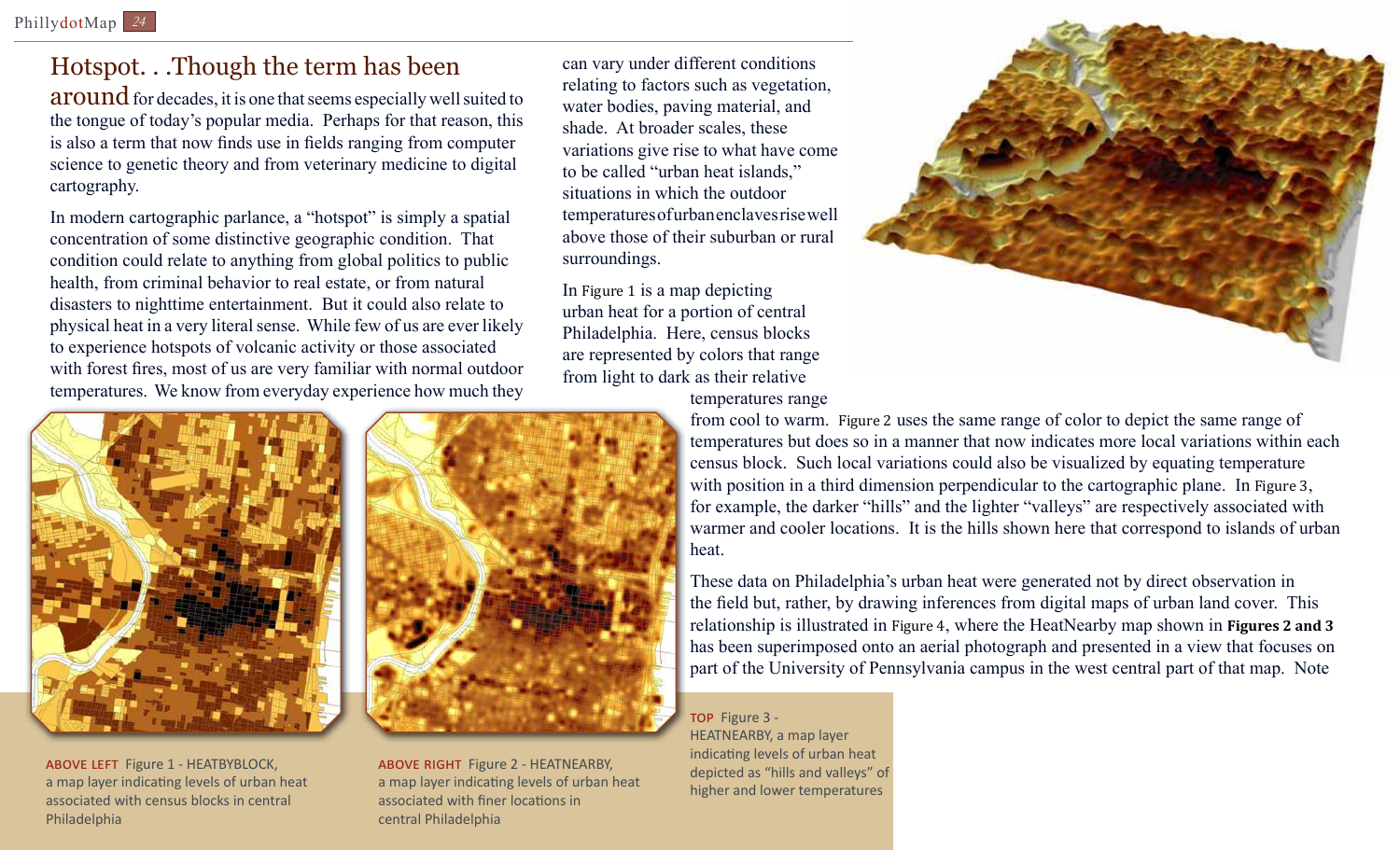*25* Analyzing Geographic Hotspots Using GIS

here that the darker hotspots tend to be associated with large building masses, while the lighter areas are associated with broad expanses of open water or green space. The **HeatNearby** map shown in Figure 4 was created from the **HeatOnSite** map shown in Figure 5, which also shows the **Shade** and **HeatByMaterial** maps from which **HeatOnSite** was created.

In Figure 6 is a diagram of these several steps that were taken to generate the **HeatByBlock** map shown in Figure 1. These constitute what is generally referred to as a "cartographic model," and this particular model is one that has been contrived in order to demonstrate what has come to be called "Map Algebra." Map Algebra (Tomlin, 1990) is a general-purpose computing language that attempts to encompass a large and powerful set of geospatial analysis capabilities. It does this by decomposing both data and data-processing capabilities into elemental units that can then be recombined with relative ease and with great flexibility. The result is not unlike standard algebra in which:

- numerical values are represented in general form by variables;
- those variables can be subjected to mathematical operations;
- these operations can be combined by using the output from one as input to another;
- both variables and operations are specified by way of particular notation; and
- the use of this language tends to engender a distinctive analytical perspective.

What follows is a brief introduction to this language in which Philadelphia's urban heat is used to generate examples of Map Algebra's variables, operations, notation, and perspective.



above Figure 4 - 1999 - 1999 - 1999 - 1999 - 1999 - 1999 - 1999 - 1999 - 1999 - 1999 - 1999 - 1999 - 1999 - 19<br>The same states of the state of the state of the state of the state of the state of the state of the state of The relationship between HEATNEARBY and the urban site conditions

### Map Algebraic Variables

Each of the rectangles shown in Figure 6 represents what has now been referred to several times as a map but which should more properly be called a map "layer." A layer is like a conventional map in that it represents the geometric configuration of selected conditions within a bounded geographic area,

> RIGHT Figure 5 -HEATONSITE (top), created by combining SHADE (middle) and HEATBYMATERIAL







PhillydotMap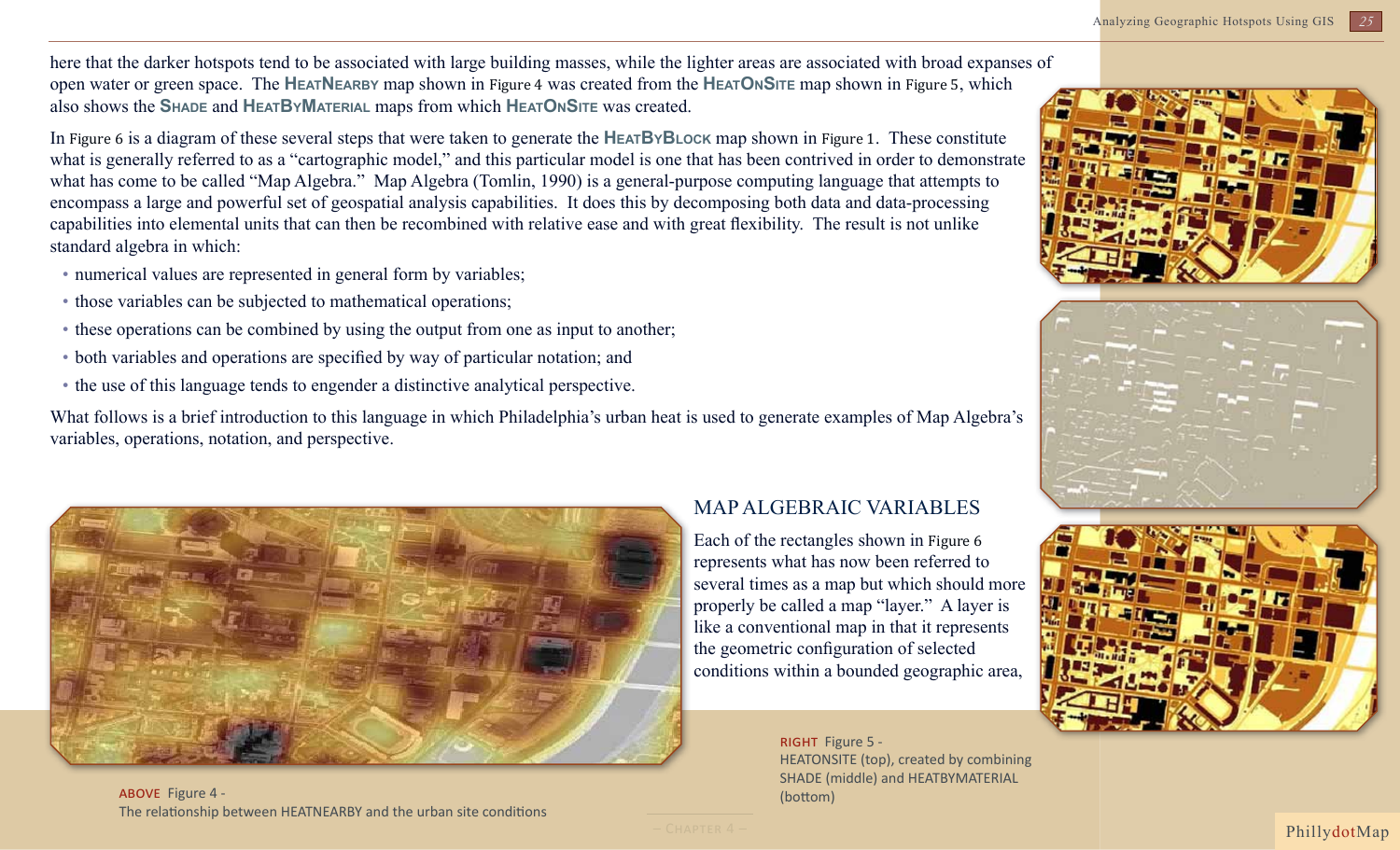and it does so by projecting geographic space onto a cartographic plane. Unlike most conventional maps, however, a map algebraic layer characterizes each of its mapped locations in terms of no more (and no less) than one a single characteristic. The roads, buildings, water bodies, and ground elevations that might all appear on a common topographic map, for example, would here be organized as a set of separate layers: one depicting different types of roads, another recording the heights of buildings, and so on. Layers may also be associated with less tangible characteristics such as proximity to the nearest road or residential building density. In any case, it is the layer that serves as the primary form of variable in Map Algebra.

The different geographic conditions represented by any given layer are referred to as the layer's "zones." On a layer of road types, for example, one zone might represent all interstate highways, while another is associated with local streets, a third zone encompasses non-road areas, and so on.

Layers are typically presented such that each zone is either distinguished from or combined with others through the use of graphic symbolism and descriptive text that can be modified at will. Regardless of the manner in which zones are portrayed, however, each is represented internally by way of a numerical "value" that distinguishes the zone from all others within the same layer. **HEATBYMATERIAL** 

That layer of road types, for example, might be encoded such that 0 represents non-road areas, while local roads are set to 1, highways to 2, and so on. In the case of building heights or ground elevations, on the other hand, each zone's value might well relate to a measure of vertical distance.

The set of locations associated with a zone may be encoded as a set of points, lines, polygons, or "pixels." Pixels (or "picture elements") are distinct locations defined by the perpendicular intersections of equally-spaced rows and columns partitioning the cartographic plane. An example is shown in Figure 7, where a portion of the **HEATONSITE** layer shown in Figure 5 has been enlarged.

## Map Algebraic Operations

In algebra, variables represent numbers, and relationships among variables are expressed by way of numerical operations such as addition and subtraction. In Map Algebra, the variables represent map layers, and relationships among these variables are expressed by way of cartographic operations. As a computational language, Map Algebra also regards its operations as more than declarative assertions. Each is in fact an imperative instruction calling for the generation of a new map layer from one or more of those that already exist.

The fact that all Map Algebraic operations accept input and generate output in one common format is actually quite significant. Because of this, the output from any one operation can be used as input to any other. And since operations can be combined in this manner, no one operation ever needs to be very complex. Just as elementary operations such as addition and subtraction can be used to construct complex algebraic equations, so can a basic set of Map Algebraic operations be used to construct an unlimited variety of cartographic models.

To do this effectively, those basic operations must encompass a wide range of capabilities. To do so efficiently, they must also be well organized. Map Algebra attempts to achieve both of these objectives by defining operations from what can be

ABOVE Figure 6 -SHADE A descriptive cartographic model **BLOCKS HEATBYBLCOK HEATONSITE HEATNEARBY**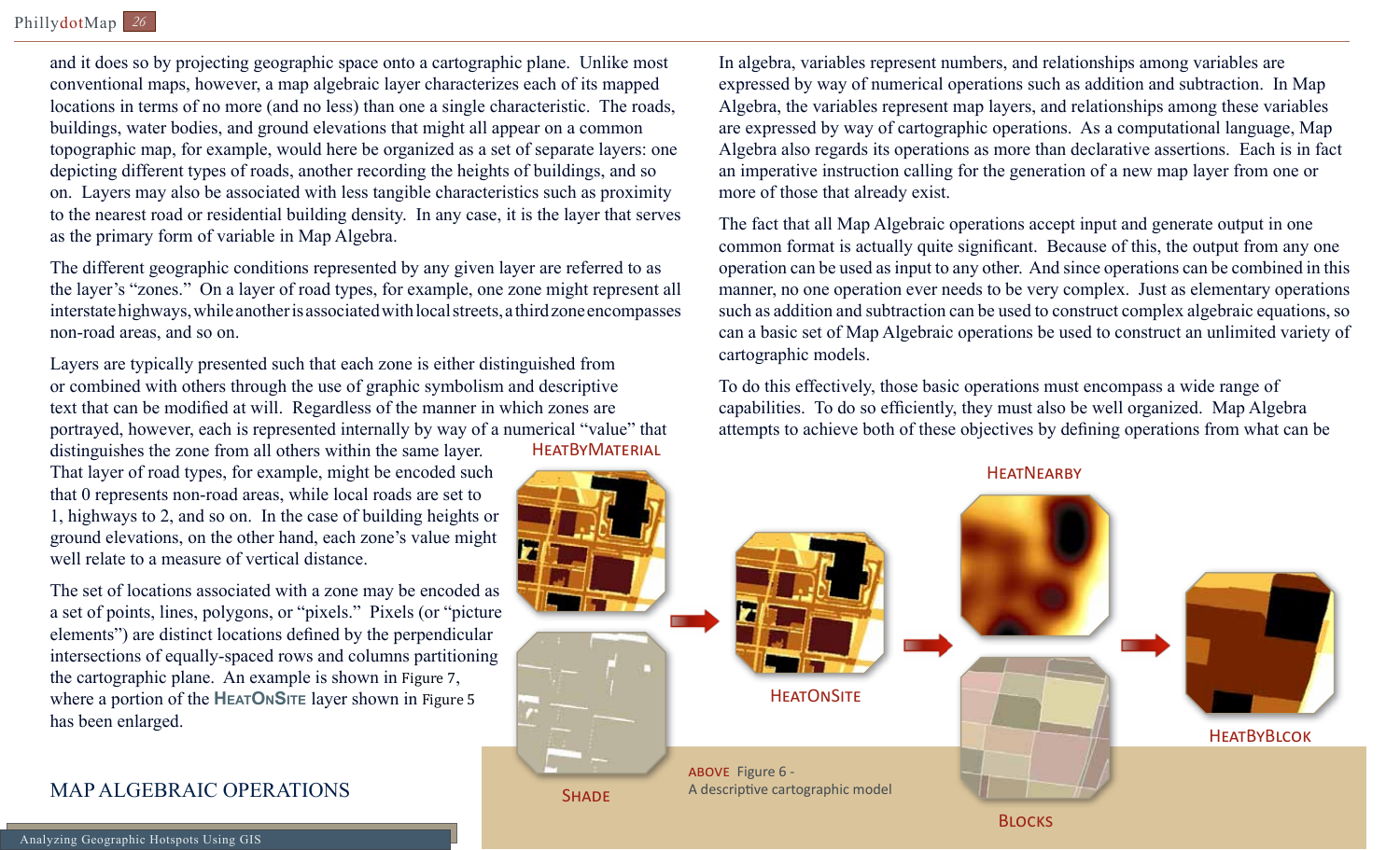envisioned as a "worm's eye" perspective. Though every operation does what it does on a layer-by-layer basis, it also does what it does by processing all of a layer's pixels in a similar manner. Thus, each operation can be fully defined in terms of its effect on a single, typical pixel.

It is from this perspective that Map Algebraic operations are classified as "local," "zonal,'" or "focal." A local operation is one that computes each pixel's new value as a function of the existing values that are associated with that pixel's particular location on one or more specified layers. In the case of zonal operations, each pixel's new value is computed from the existing values of one specified layer that lie within that pixel's zone on another specified layer. And focal operations compute each pixel's new value as function of the existing values, distances, and/or directions of neighboring pixels on a specified layer.

Examples of these three types of operation have already been presented. The **HEATONSITE** layer shown in Figure 5 was created by applying an operation given as LocalMean to the layers **HeatByMaterial** and **Shade**. The **HeatNearby** layer shown in **Figure 2** was created by applying **FocalMean** to the **HeatOnSite** layer of Figure 5. And the **HeatByBlock** layer presented in Figure 1 was created from the **HeatNearby** layer shown in **Figure 2** by using a **ZonalMean** operation to aggregate **HeatNearby** values within each of the zones of a layer of census blocks . In each case, output values are computed by averaging input values.

If the values of pixels can be averaged on a local, zonal, or focal basis, they can also be subjected to other mathematical, statistical, or logical functions by way of operations with names like **LocalSum**, **ZonalMajority**, and **FocalCombination**. In the case of focal operations, these functions may also be applied to neighborhoods that are defined in terms of travel costs or lines-of sight rather than physical distance. A more specialized set of focal operations is sometimes referred to as "incremental." By comparing the values of adjacent pixels, these operations are able to measure characteristics such as length, perimeter, area, volume, direction, inclination, and curvature at each of the individual pixels comprising a one-, two, or three-dimensional cartographic form.

### MAP ALGEBRAIC NOTATION

Map Algebraic capabilities have been incorporated into a number of geographic information systems, each employing its own particular form of verbal or graphic expression. In the original Map Algebraic language, operations and variables are specified by way of imperative statements that resemble a conversational form of algebraic notation. The sequence of operations represented by Figures 6-11, for example, would be expressed in this form as follows.

**HeatOnSite** = **LocalMean** of **HeatByMaterial** and **Shade**

**HeatNearby** = **FocalMean** of **HeatOnSite**

**HeatByBlock** = **ZonalMean** of **HeatNearby** by **Blocks**

BELOW Figure 7 -Pixels of a map layer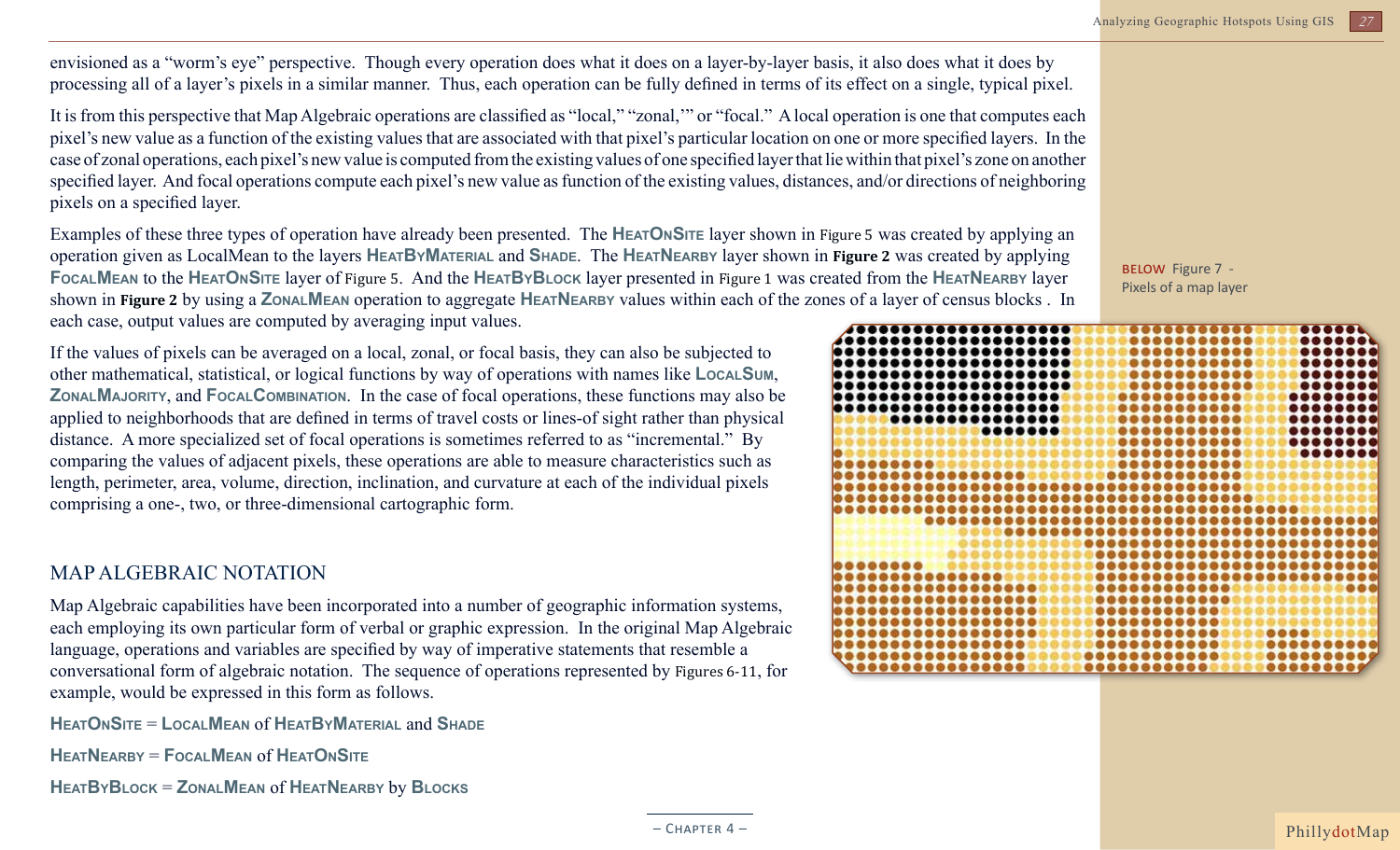One of the more promising forms of Map Algebraic expression is exemplified by **Figure 6** itself. Some geographic information systems are able to draw their instructions directly from such model diagrams

#### MAP ALGEBRAIC PERSPECTIVE

In **Figure 8** is the diagram of another cartographic model, this one intended to give a sense of the more general problem-solving philosophy associated with Map Algebra. The model allocates a walking route through West Philadelphia that attempts to minimize midday heat along the way.

One of the two termini for this walking route will be the University of Pennsylvania's Cartographic Modeling Lab (CML). In **Figure 9** is a layer depicting distance from the CML, where distance is measured "as the crow flies" to surrounding locations. In contrast to this is the layer of distance depicted in **Figure 10**. Here, distance from the CML has been measured "as the crow walks" to surrounding locations through conditions that impede such travel to varying degrees. The pun here is fully intended, as the degrees involved do indeed relate to temperature. It is, in fact, the **HEATONSITE** layer shown in **Figure 5** that was used here to define impedance. As a result, walking distance to the CML is now as shown in **Figure 10**.

**Figure 11** also depicts this layer of travel-cost distance from the CML. It does so, however, such that greater distances are now equated with higher elevations on a three-dimensional surface. In **Figure 3**, a topographic surface of this sort is used for purposes that are primarily cosmetic. Here, however, the notion of physical topography serves an analytical purpose as well. Note the red line. It begins at a one of the entrances to Philadelphia's 30th Street train station and then does just what droplet of water would do on a physical model of this travel-cost topography. It follows a downstream path that drains its way over that surface of travel-cost elevations and ultimately comes to a stop at the CML.

The operation used to trace this path is in fact one that might just as well be used to simulate hydrological flow. In this case, however, it is used to trace what amounts to the path of least resistance. As indicated in **Figure 12**, it is the walking route between the CML and 30th Street Station that minimizes urban heat.



#### RIGHT Figure 9 -

A map layer indicating distance to a selected point in terms of physical separation

#### RIGHT Figure 10 -

A map layer indicating distance to a selected point in terms of travel cost